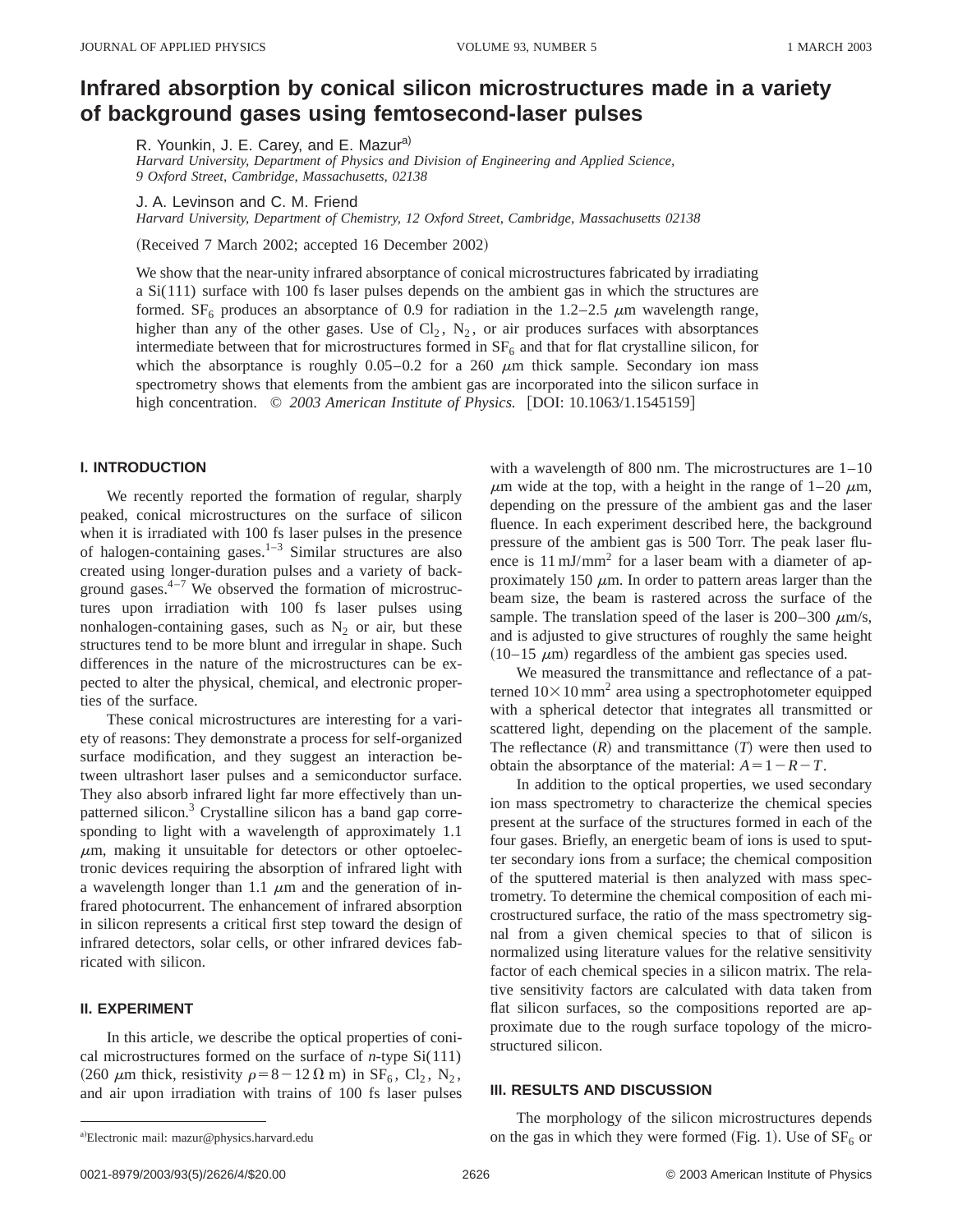

FIG. 1. Scanning electron micrograph of conical silicon microstructures formed in a background gas of (a)  $SF_6$ , (b)  $Cl_2$ , (c)  $N_2$ , and (d) air, upon irradiation with femtosecond laser pulses.

 $Cl<sub>2</sub>$  leads to conical structures with sharp tips with a radius of curvature of approximately 500 nm. In comparison to the  $Cl_2$ -prepared structures, the structures made in  $SF_6$  have a greater degree of surface roughness, with a characteristic length scale of 100–200 nm for the dendritic formations on the cone surface. Structures made in air or  $N_2$  are much more rounded than those made in the halogen-containing gases; their radius of curvature is approximately  $2-3 \mu m$ . Additionally, the structures made in air show substantial surface roughness compared to the  $N_2$ -prepared structures; this roughness appears less dendritic than the formations on the  $SF<sub>6</sub>$ -prepared cones. The number density of conical structures on the surface also depends on the ambient gas, with higher densities achieved using halogen-containing gases. Surfaces prepared with  $SF<sub>6</sub>$  yield the greatest number density, followed by  $Cl_2$ . The number densities obtained with  $N_2$  and air are approximately half the density of the  $SF<sub>6</sub>$ -prepared surfaces.

We observe a marked increase in the absorption of infrared light by patterned silicon surfaces compared to that of flat silicon. This is due to both a change in the reflectance of the surface and to a decrease in the transmittance through the patterned silicon sample. Figure 2 shows how the optical properties of the patterned silicon depend on the gas present during etching. The reflectance and transmittance change most dramatically for the structures formed in halogencontaining gases. For both  $SF_6$ - and  $Cl_2$ -prepared samples, the reflectance and transmittance are less than those for unpatterned silicon across the entire  $1.2-2.5 \mu m$  wavelength range, with the reflectance and transmittance lowest for the surfaces prepared in  $SF_6$ . Samples made in air and  $N_2$  show decreased transmittance relative to flat silicon as well as decreased reflectance in the short-wavelength region  $(\lambda)$  $<$ 1.5  $\mu$ m for air and  $\lambda$ <1.77  $\mu$ m for N<sub>2</sub>). Figure 3 shows the absorptance of the silicon samples, obtained from the reflection and transmission data, for structures made in the four gases. For all gases used, the drop in reflectance accounts for the increase in absorptance in the visible wavelength region. Although all samples show an increase in infrared absorption over ordinary crystalline silicon, the effect is strongest for structures formed in the presence of  $SF<sub>6</sub>$ : The absorptance is approximately 0.9 in the wavelength region



FIG. 2. Reflectance  $(a)$  and transmittance  $(b)$  of silicon samples patterned in various ambient gases ( $SF_6$ ,  $Cl_2$ ,  $N_2$ , and air) as a function of wavelength. Traces for flat  $Si(111)$  are included for reference. Surfaces structured in  $SF<sub>6</sub>$ differ most from the flat silicon.

1.2–2.5  $\mu$ m. Structures made in Cl<sub>2</sub> show an absorptance of 0.3–0.9 in this wavelength region, while for unmodified silicon, the absorptance at these infrared wavelengths is less than 0.2. Surfaces structured in air or  $N_2$  are less effective absorbers than those made in halogen-containing gases in the wavelength range  $\lambda > 0.5 \mu m$  for air and  $\lambda > 1.3 \mu m$  for N<sub>2</sub>.



FIG. 3. Wavelength dependence of the optical absorptance of silicon surfaces for four different ambient gases present during the microstructure formation. The absorptance spectrum of an unmodified Si(111) surface is included for reference. Microstructured surfaces exhibit a marked increase in absorptance above the band edge of silicon ( $\sim$ 1.1  $\mu$ m).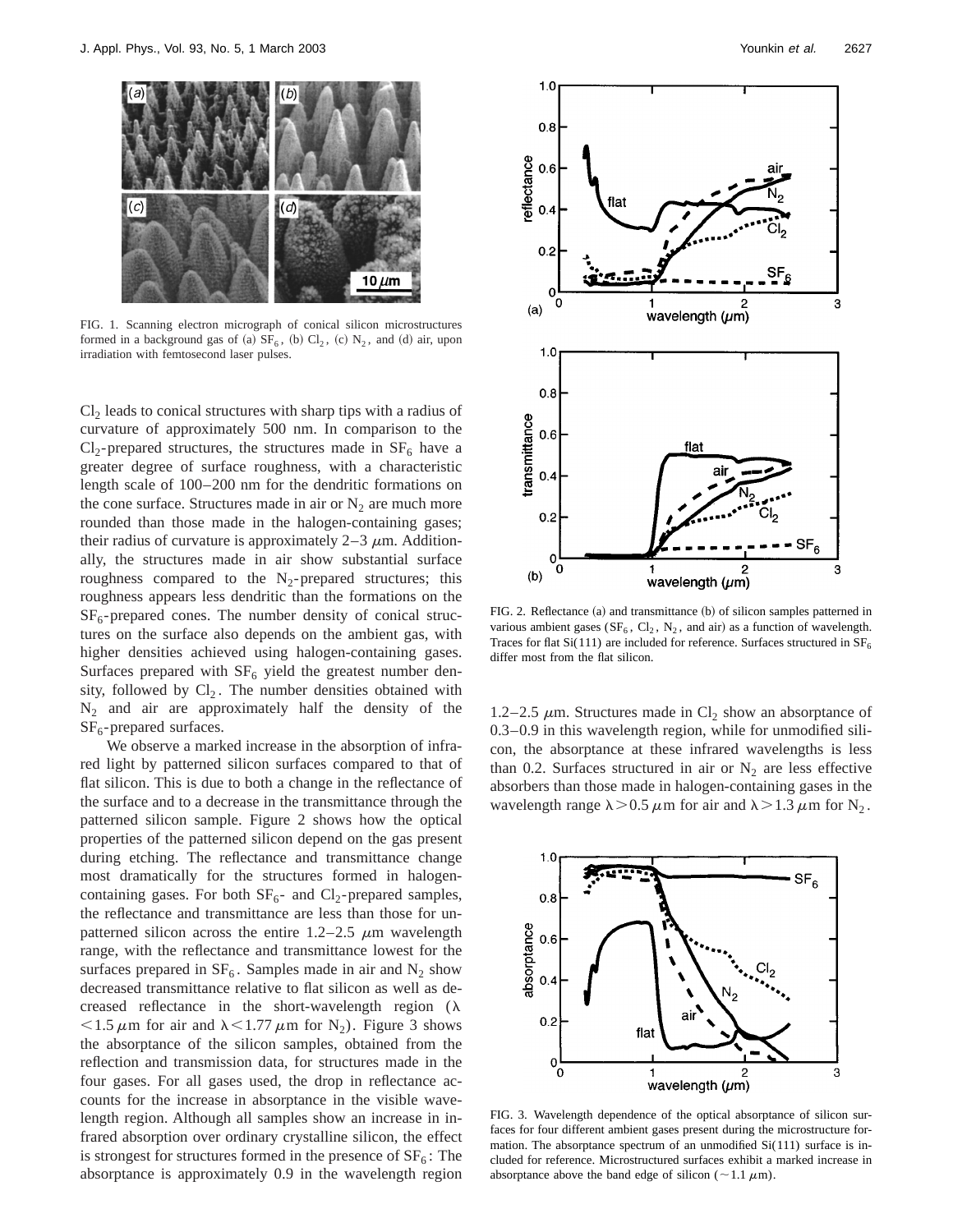

FIG. 4. Fractional concentrations of chemical species present in the surface of the microstructured silicon for each ambient gas  $(SF_6, Cl_2, N_2, and air)$ . Oxygen is present in each sample due to a native oxide layer that grows after the structuring process. Each column is labeled at the top by the species it represents.

Furthermore, they show lower infrared absorptance than unmodified silicon for long wavelengths  $(\lambda > 1.9 \mu m)$  for air and  $\lambda$  > 2.2  $\mu$ m for N<sub>2</sub>).

The differences in morphology of the structures made in various gases most likely stem from the relative reactivity of chemically reactive species created in those gases: It is well known that halogens create volatile compounds with silicon, whereas  $N_2$  does not.<sup>8</sup> Therefore, the microstructures formed in  $SF<sub>6</sub>$  and  $CI<sub>2</sub>$  share the same conical shape and those made in air or  $N_2$  are more blunt and rounded.

Because the microstructures made in  $SF<sub>6</sub>$  and  $CI<sub>2</sub>$  are very similar in shape and size, we attribute the different infrared absorptance of these surfaces to the introduction of impurities during irradiation. Secondary ion mass spectrometry shows that the elements of the ambient gas are incorporated into the surface of the silicon; different elements are incorporated to varying degrees. Figure 4 shows the fractional concentration of chemical species in the microstructured silicon surfaces. All of the samples contain oxygen from the native oxide layer that grows on the surface after texturing, but the air sample contains two orders of magnitude more oxygen than the other samples. The high oxygen content and further analysis using Rutherford backscattering and transmission electron microscopy suggests that we have formed a silicon rich layer of silica,  $SiO_x$  ( $x$ <2).<sup>9</sup> The amount of oxygen in the  $SF_6$ ,  $Cl_2$ , and  $N_2$  samples is correlated with surface roughness.

The secondary ion mass spectrometry measurements show that irradiation under these intense laser conditions incorporates high concentrations of elements from the ambient gas and surface oxide layer. Many groups use longer- pulse and continuous wave lasers to incorporate elements into silicon but the concentrations previously reported are orders of magnitude smaller than the concentrations we obtain with this method. $10-12$ 

After the sample is annealed in a vacuum, the sulfur signal in the secondary ion mass spectrometry measurement decreases by approximately a factor of 2 and fewer grains on the walls of the cones are present. At the same time, the absorptance in the  $1.2-2.5 \mu m$  range decreases by approximately a factor of 2.<sup>3</sup> This result suggests that the sulfur impurities, whether in the cones themselves or in the rough features on the walls of the cones, play a role in the particularly high absorptance of the microstructures formed in  $SF<sub>6</sub>$ .

The shape of the structures may also affect their absorptance. The conical microstructures made in the halogencontaining gases are sufficiently different from the round shapes of the structures formed in air or  $N_2$  that their geometry can contribute to a higher absorptance. The surface topography may influence the absorptance through both the surface area of the patterned silicon, and the number of multiple reflections of light from the surfaces of the structures.

We recently demonstrated that the high absorptance of structures formed in  $SF_6$  contributes to an increase of at least a factor of 3 in the production of photocurrent in the presence of infrared light ( $\lambda = 1.064 \mu$ m and  $\lambda = 1.310 \mu$ m) as compared to the photocurrent produced by flat silicon.3 We are investigating the degree to which patterning in the presence of other gases leads to enhanced photocurrent of modified versus unmodified silicon surfaces.

In conclusion, we have demonstrated that the optical properties of silicon surfaces patterned with ultrashort laser pulses depend significantly on the background gas in which the surfaces are irradiated. Impurities introduced during irradiation are most likely the major contributor to the enhanced infrared absorptance. The shapes of the surface microstructures varies from cone-shaped for a halogen-containing background gas to rounded for air or  $N_2$  and may contribute to the differences in absorptance. We are currently investigating how underlying defect structures depend on the background gas with cross-sectional transmission electron microscopy.

#### **ACKNOWLEDGMENTS**

This work was supported by the U. S. Army Research Office  $(DAAD19-99-1-0009)$  and by the NSF  $(DMR-98-1)$  $09363$ ). One of the authors  $(J.E.C.)$  acknowledges a fellowship from the NDSEG. The authors are grateful to Professor Michael J. Aziz for helpful discussions and Tom Mates for carrying out the secondary ion mass spectrometry measurements.

- <sup>1</sup>T. H. Her, R. J. Finlay, C. Wu, S. Deliwala, and E. Mazur, Appl. Phys. Lett. 73, 1673 (1998).
- <sup>2</sup>T. H. Her, R. J. Finlay, C. Wu, and E. Mazur, Appl. Phys. A: Mater. Sci. Process. **70**, 383 (2000).
- 3C. Wu, C. H. Crouch, L. Zhao, J. E. Carey, R. Younkin, J. A. Levinson, E. Mazur, R. M. Farrell, P. Gothoskar, and A. Karger, Appl. Phys. Lett. **78**, 1850 (2001).
- <sup>4</sup>F. Sanchez, J. L. Morenza, R. Aguiar, J. C. Delgado, and M. Varela, Appl. Phys. Lett. **69**, 620 (1996).
- 5A. J. Pedraza, J. D. Fowlkes, and D. H. Lowndes, Appl. Phys. Lett. **77**, 3018 (2000).
- 6A. J. Pedraza. J. D. Fowlkes, S. Jesse, C. Mao, and D. H. Lowndes, Appl. Surf. Sci. 168, 251 (2000).
- 7A. J. Pedraza, J. D. Fowlkes, and D. H. Lowndes, Appl. Phys. Lett. **74**, 2322 (1999).
- <sup>8</sup> See, for example, discussions in M. Köhler, *Etching in Microsystem Tech* $nology$  (Wiley, New York, 1999).